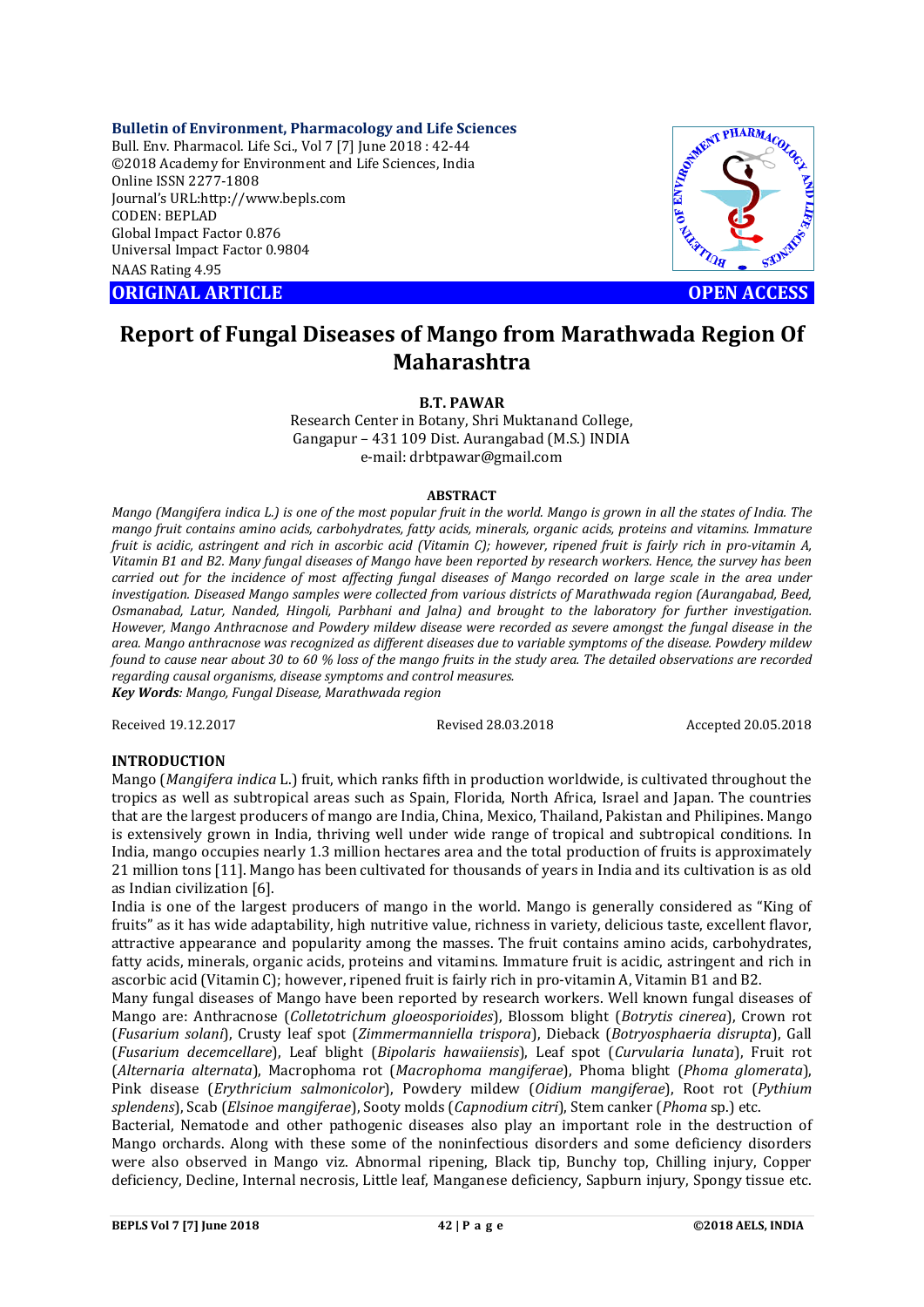#### **B.T. PAWAR**

Hence, the survey has been carried out for the incidence of fungal diseases of Mango recorded on large scale in Marathwada region of Maharashtra (India).

#### **MATERIALS AND METHODS**

Diseased Mango samples were collected from various districts of Marathwada region (Aurangabad, Beed, Osmanabad, Latur, Nanded, Hingoli, Parbhani and Jalna) and brought to the laboratory for further investigation. The infected samples like leaves, twigs, fruits, roots etc. were washed with running tap water and isolation of fungal pathogen was done as per the method adopted by Pawar [9].

**Isolation & Identification of the fungal pathogen:** The infected samples exhibiting clear symptoms were thoroughly washed in sterile water. The infected tissues along with adjacent small unaffected tissue were cut into small pieces (2–5 mm squares) and by using flame-sterilized forceps, they were transferred to sterile petridishes containing 0.1% mercuric chloride solution used for surface sterilization of plant tissues for a period of 30–60 seconds. Alternatively, Clorox (10%), sodium hypochlorite (1%) or hydrogen peroxide (50%) may be used for surface sterilization of plant tissues. The sterilized pieces were aseptically transferred to petridishes containing standard medium like potato dextrose agar (PDA) and incubated at room temperatures (25–27°C) for further growth and development of the fungus. Antibiotics was incorporated in the media to prevent bacterial contamination. A portion of mycelium developing on the PDA medium was transferred to the agar slants for purification and storage for further investigation. Identification of the fungal pathogen was done on the basis of morphology and etiology of the fungus. The pathogenicity of the fungal pathogen was confirmed by adopting Koch's postulates.

## **RESULTS AND DISCUSSION**

Mango plants were found affected with number of fungal and bacterial diseases. However, Mango anthracnose and Powdery mildew disease were recorded as severe amongst the fungal disease in the area under investigation. Mango anthracnose was recognized as different diseases due to variable symptoms of the disease. Powdery mildew found to cause near about 30 to 60 % loss of the mango fruits in the study area. The detailed observations regarding causal organisms, disease symptoms and control measures are presented here.

## **Mango Anthracnose**

## **Name of the Disease:** Mango Anthracnose

**Causal Organism:** *Colletotrichum gleosporioides* Penz and Sacc.

**Disease Symptoms:** Commonly the disease symptoms were recorded on flower, fruit and leaves. The symptoms on leaves and panicles were small, angular, brown to black spots in the initial stage later these spots enlarge and coalesce. This may result in death of the flowers and great reduction in yield. Severity of the disease from slight to a heavy infection of the panicles was according to the weather conditions. In case of severely infected plants, very few fruit setting was recorded due to destruction of inflorescence. Young diseased fruits show black spots, shrivel and drop off. Mature diseased mango fruit carry the causal fungus in to storage and considerable loss was recorded due to post-harvest diseases during storage, transit and marketing.

**Control Measure:** The causal fungus is saprophytic hence to control the disease, the infected twigs should be pruned and burnt along with fallen leaves for reducing the inoculum potential. To control the foliar infections, spray copper fungicides (0.3%). During flowering controls and blossom infection spraying twice with Carbendazirn (Bavistin 0.1%) at 15 days interval is always helpful. To control postharvest diseases of mango caused by anthracnose could be controlled by dipping infected fruits in Carbendazim (0.1%) in hot water at 52 C for 15 minutes.

# **Powdery Mildew of Mango**

**Name of the Disease:** Powdery Mildew

**Causal Organism:** *Oidium mangiferae* BERT.

**Disease Symptoms:** Symptoms of the disease were recorded on leaves, stalks of panicles, flower and young fruits. Most of the varieties of mango were to be susceptible to the disease. The characteristic symptom of the disease is the white superficial powdery fungal growth on plant parts. Infected young leaves are highly susceptible to the disease they easily curl up and become distorted while older are most resistant which show grayish, irregular spots and necrotic lesions. The infected flowers fail to open and drop pre-maturely which ultimately results in limited or no fruit setting. Affected flowers and young fruits eventually turn brown and dry. Infected fruit shows purple-brown blotchy lesions that crack and form corky tissue as the fruitlet enlarges. Mostly the disease was recorded during the month of December to March.

**Control Measure:** The disease could be controlled by using resistant varieties and spraying some fungicides after 50% of full flowering, and spraying should continue every 7–14 days thereafter until fruit